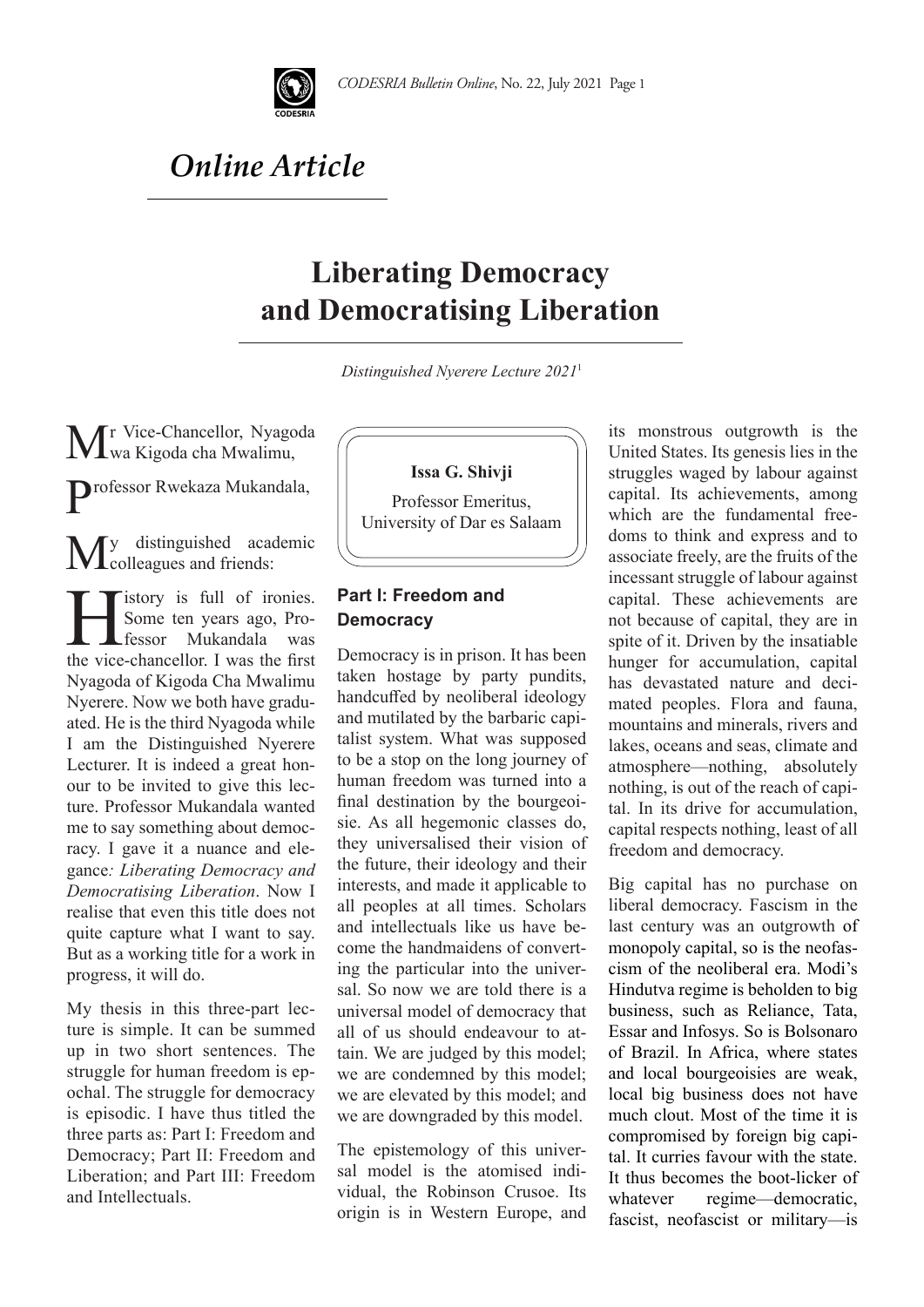in power using the fig-leaf of parochial ideologies of race, ethnicity and *uzawa* (indigeneity).

Democracy is about freedom. It is not about forms of government. Forms of government (call them what you may—bourgeois democracy, national democracy, people's democracy, proletarian dictatorship), they are all terrains of struggle that humankind forges in its quest for freedom. Those who equate democracy with freedom end up chaining freedom. We need to free freedom from democracy. Human beings are energised and mobilised by calls for freedom, not democracy.

In his historic speech, 'I have a Dream'*,* <sup>2</sup> made two generations ago in 1963, Martin Luther King's refrain was from an old African-American spiritual: 'Free at Last'. Malcolm X (1925–1965), a more militant African-American fighter, fought for freedom from white supremacy. 'If you're not ready to die for it, put the word "freedom" out of your vocabulary', Malcolm said.3 Indeed, no one gives you freedom on a silver platter. In the eloquent words of the former slave and great African-American freedom fighter of the nineteenth century, Frederick Douglass (1817–1895), wanting freedom without struggle is like wanting 'crops without plowing land', is like wanting 'rain without thunder and lightning'.<sup>4</sup>

Power concedes nothing without a struggle. Historically, the emergent bourgeoisie encapsulated its form of government in liberal democracy. Working people in their quest for freedom desired to go beyond. They attempted it in the Paris Commune of 1871. They attempted to break the chains of unfreedom. In the Commune there were no governors and governed, there were no rulers and ruled, there were no ad-

ministrators and administered, there were no uniformed armed men and civilians. All Communards were both at the same time. The Commune lasted for seventy-two days. It was decisively crushed by the forces of unfreedom. Communards were outnumbered one to ten, but they fought heroically. They were fighting for a cause, the cause of creating a New World, the cause of human freedom. Since then, the Paris Commune has become a standard—a model, if you like—of the fight for freedom that goes beyond the so-called freedoms of liberal democracy. As one of the stanzas of 'The Internationale', which was written by a Communard, says:

> There are no supreme saviors Neither God, nor Caesar, nor tribune.

Producers, let us save ourselves Decree on the common welfare That the thief return his plunder, That the spirit be pulled from its prison<sup>5</sup>

Let the spirit of freedom be pulled from its prison of liberal democracy. The freedom that is proclaimed here goes beyond liberal freedoms that have been captured by the legal language of rights. To quote a line from 'The Internationale' again, in a liberal democracy, 'The state represses and the law cheats'. And that brings me to the question of how the constitutional and legal architecture of a liberal democracy chains rather than frees freedom from the hegemonic tentacles of capitalist relations.

**\*\*\*\*\***

How does the law cheat? Law is one of the 'greatest' inventions of the bourgeoisie. It cheats and charms at the same time. It promotes social inequality while preaching legal equality. Both a beggar and a billionaire are equal in the eyes of law, for the eyes of Lady Justice are blindfolded. Law is premised on rights. Law arrests freedom and converts it into the language of equal rights. Rights belong to the individual. The individual being is abstracted from the social being. Even freedom becomes a right—the right to freedom. The struggle for freedom, which is in a constant state of flux. is frozen in the legal regime in service of the status quo. Law is the driver of social inequality, not a defender of social equity. As one wise sage said: Equality among unequals is inequitable. Thus, Constitutions don't make revolutions. Revolutions make Constitutions.

Liberal ideology extols human rights while in the same breath exorcising it of human freedom. We constantly hear the Establishment rant that there are no rights without limits, just as there is no freedom without restraint. The powers-thatbe and their intellectuals ceaselessly preach what they present as the obvious truth: that rights without limits and freedom without restraint equal anarchy. If that was so obvious, why do they have to drum it in our ears all the time? The truth is that it is neither obvious nor true. There is no example in human history of an anarchical society. Organised human societies have always developed customs and mores and obligations to co-operate to produce their livelihoods and reproduce their kind, even though they may not have the language of rights and enforcers of 'law and order'. It is in class societies that rights are given to appease and then taken away in limitation clauses.

Resistance to dominant classes is considered 'anarchical'. Law and order must be maintained and enforced. The question is: Whose law and which social order? The answer is: Bourgeois law and capital-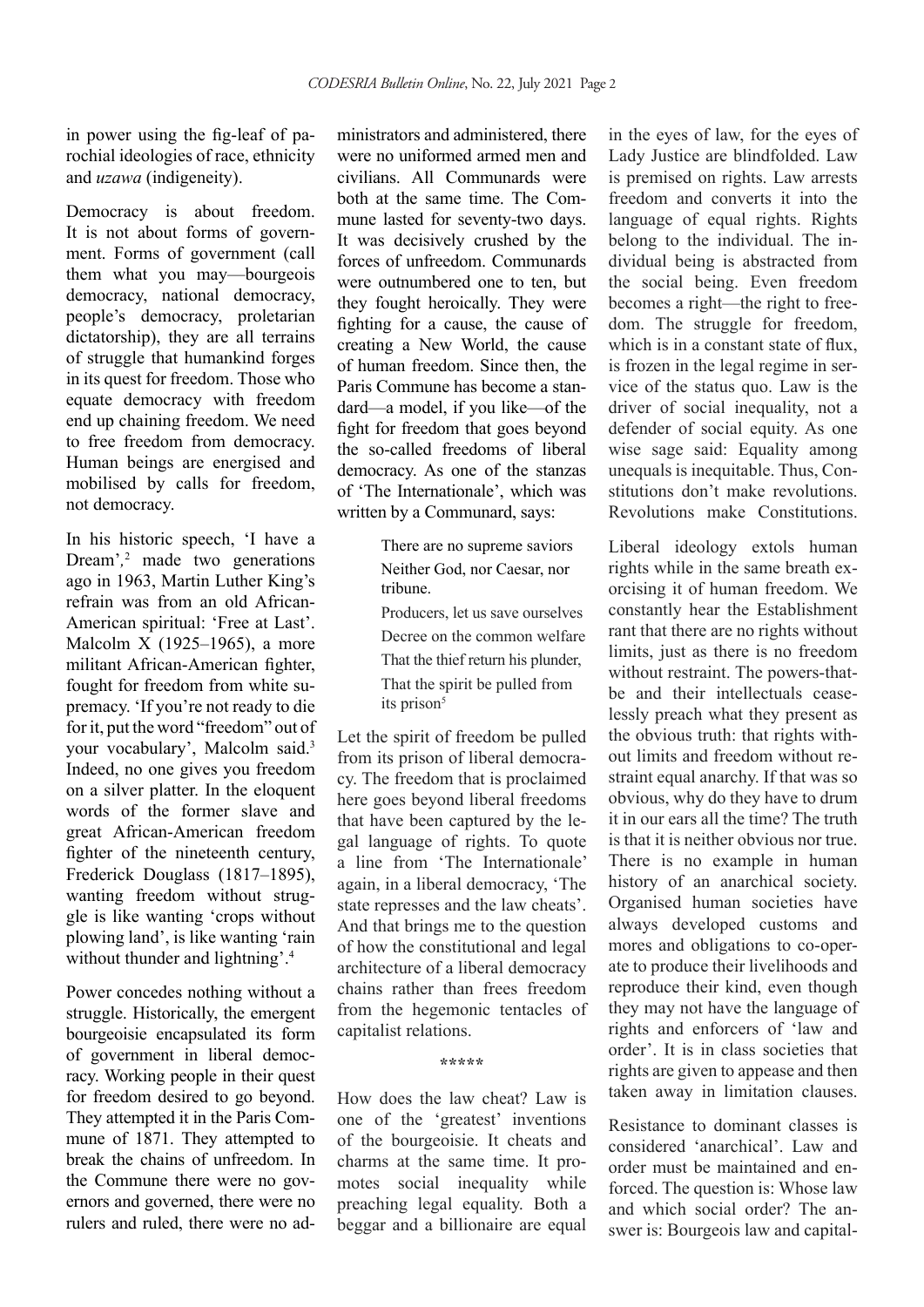ist social order. That is not an obvious answer because it is not part of the dominant common sense. What is common sense, what is rational sense, and what is truth and nontruth, are all dictated by hegemonic ideologies.

We are exposed to hegemonic ideologies from the cradle to the grave—in educational institutions and in the media, in the churches and mosques, in the harangues of politicians and in the homilies of preachers, in the articulations of professors and discourses of professionals, in the activism of NGOs and the admonition of GONGOS (Government Organised NGOs). The hegemonic ideology tells us law is neutral, justice is impartial and democracy is universal. The hegemonic ideology raises the spectre of anarchism and instability to plant the fear of freedom in the minds of the oppressed and the dominated classes. The fear of freedom is thus internalised by the working people and even middle classes. Middle classes (including elite intellectuals like us) also suffer from the fear of freedom because they want stability and certainty in their lives. They fear losing their place and status in society. They thus become ardent advocates of placing limits on the freedom of the working people, whom they consider unruly masses.

But hegemonies are not given. They are not static. They need to be produced and reproduced all the time because underlying an ideology are social struggles of different classes and groups and the human struggle for freedom. These in turn produce counter-hegemonies that question the dominant common sense, just as underlying social forces question relations of power and production. Our intellectual discourses, too, are not independent of struggles. As producers and

purveyors of ideas, we intellectuals are also engaged in the production of hegemonic and counter-hegemonic discourses, as I am now doing. Whether I am championing or challenging hegemonic ideas, I leave it to you to judge, since one of the hegemonic legal precepts tells me, 'You cannot be a judge in your own cause'.

In sum, law *does* matter. Constitutions *do* matter. They matter because in liberal democracies, or those that pretend to be so, legal and constitutional discourses are significant terrains of struggle in the process of production and reproduction of hegemonies and counter-hegemonies. It behoves counter-hegemonic intellectuals to join issues with hegemonic legal and constitutional discourses. I return to this point in Part III of my lecture.

That brings me to another profound line in 'The Internationale': '*That the thief returns his plunder'*. The capitalist-imperialist thief has been plundering the African continent for the last five centuries. What does it mean in the African context for the thief to return his plunder? 'The thief return his plunder' is precisely what has underpinned and informed our struggles and discourses on national liberation and freedom, nation-building, postcolonial development and democracy. I address this in the next part of my lecture.

### **Part II: Freedom and National Liberation**

Liberation from oppression and tyranny of foreign rule is a condition for freedom, not freedom itself. When we fought to free ourselves from colonialism, we were fighting for freedom, for *uhuru*: freedom to govern ourselves and freedom to make our own decisions. Leaders of liberation movements mobilised their people to fight for freedom—freedom from subservience to foreign power, freedom to reclaim our history, as Amilcar Cabral would put it, and freedom to develop our productive forces. For Cabral, independence was a necessary but not a sufficient condition for freedom. For him, independence only meant a national liberation movement in power which had to continue the struggle against imperialism to free completely the development of national productive forces (Cabral 1979)*.*

The translation of the national liberation struggle against colonialism into the language of rights as the right to self-determination is thus a poor rendering of the essence of the struggle for freedom. To repeat, the national liberation struggle is to reclaim history, to set free the development of national productive forces, thus creating conditions for the flowering and enjoyment of all fundamental freedoms.

After liberation and revolution, the original cause of the struggle, freedom, gets quickly buried in the exigencies of building the nationstate and developing the country. Different social classes and groups in the struggle for *uhuru* had their own different conceptions of freedom and development after independence. The tensions, the contradictions and the struggles of different conceptions of freedom are best summed up in the age-old philosophical dilemma between freedom and necessity.

The nationalist's sense of freedom was to be free to build the nation from the rubble of racial, ethnic and religious divisions planted by colonialists. Nyerere declared poverty, disease and ignorance as the three main enemies. The medicine was development, rapid development. 'We should run, while others walk',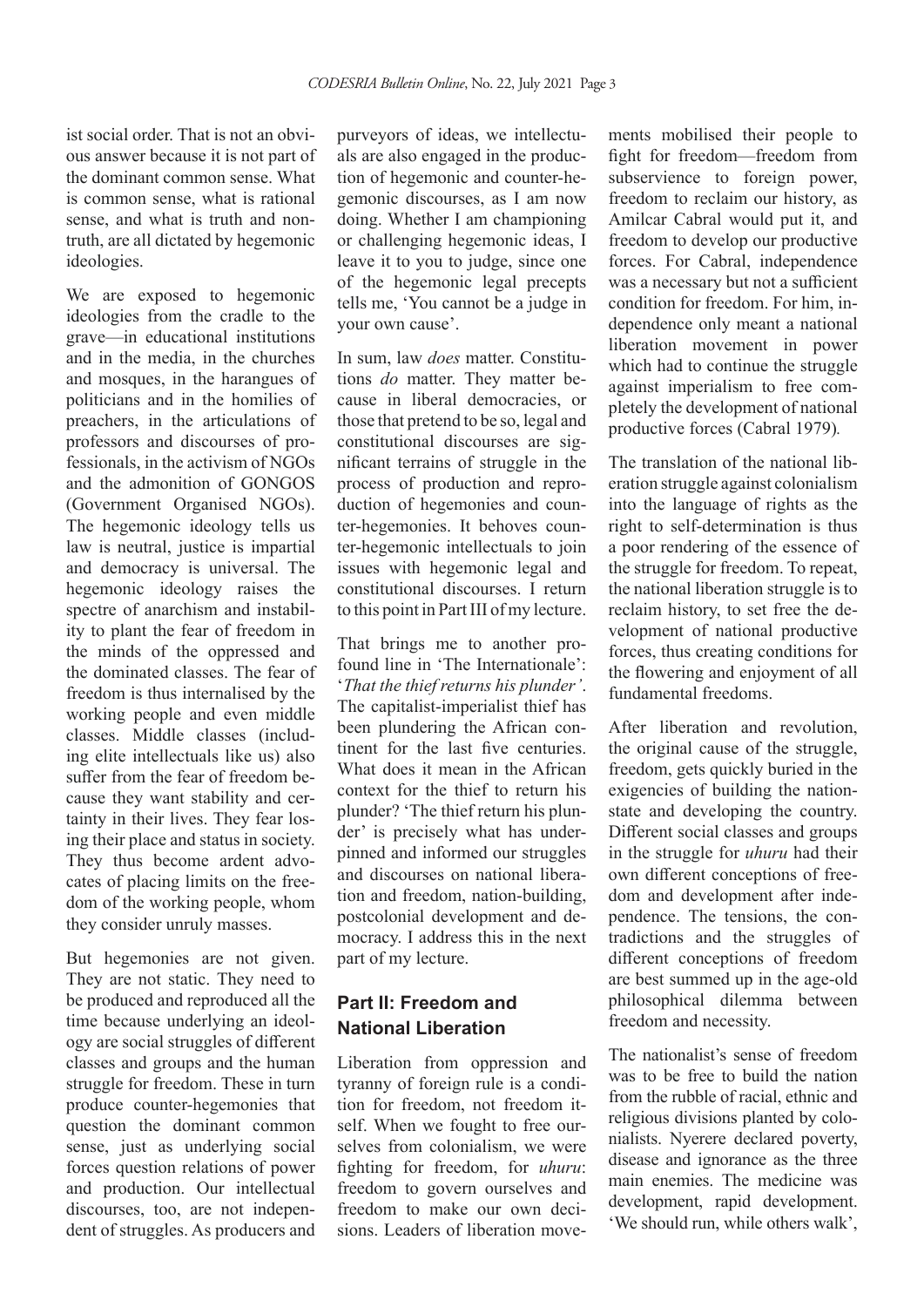he said. Nationalists like Kwame Nkrumah warned of the 'thief' walking out of the political door and coming back through the economic door. He called it neocolonialism.

Uncompromising nationalists like Patrice Lumumba refused to make peace with departing colonialists. At the independence celebrations on 30 June 1960, King Baudouin of Belgium was first to speak, glorifying the work of the butcher Leopold II and hoping that the Congolese would prove worthy of the 'confidence' placed in them (Hochshild 1999: 334). Joseph Kasa Vubu, the president, followed with a grovelling speech praising the work done by the colonialists. Then followed Prime Minister Lumumba. He listed the bondage in which the Belgian colonialists had kept the Congolese for eighty years, dehumanising and humiliating them while plundering their lands and resources. 'We have known sarcasm and insults, endured blows morning, noon and night …,' said Lumumba. He added that the wounds inflicted were too fresh to be forgotten (De Witte 2001: 2).

For listing the crimes of the colonialists and enumerating the booty that the thief had extracted, Lumumba paid with his life. Through the connivance and conspiracy of Belgian officers and CIA operatives, with the UN's tacit approval, Lumumba was tortured and killed by a firing squad. His body was dissolved in sulphuric acid supplied by Union Manière so it would never become a shrine for future generations (ibid.: 140 et seq).

Lumumba's fate was a lesson to the rest of Africa: 'Dare you challenge … Fall in line or else…'. Nationalists like Nkrumah who did not fall in line were overthrown. Compradors like Jomo Kenyatta who 'forgot and forgave'

survived, sharing the booty of the 'thief'. In between, moderates like Nyerere negotiated their survival. Compromising here, confronting there, but always making sure that nationalists and compradors, progressives and reactionaries would, all alike, be kept in the fold of the party-state to deny imperialists an organised base from which to operate. In the process, freedoms, in particular collective freedoms like the right to organise, were sacrificed. To build the nation-state, national unity was necessary. For the nation-state to survive, its security could not be allowed to be undermined. Which meant individual freedom was sacrificed. Necessity trumped freedom.

When Mwalimu was asked by Bill Sutherland (some time after Mwalimu had stepped down) whether preventive detention was still necessary, he said: 'Yes—the quick answer is yes. Once you have accepted the nation-state, you accept the consequences —including the armies, including security services, bureaucracy, police and the lot.' He continued: 'I do accept the rule of law and the courts.' But 'no nation has found that when the security of the state is threatened, the court system is enough. … When they feel the security of the nation is threatened, they lock people up' (Interview in Sutherland and Meyer 2000: 87).

At the abstract level, intellectuals can philosophise over the dilemma or the tension between freedom and necessity and it sounds innocuous. But the real question, which is political, is this: Who draws the line between freedom and necessity? Who determines where freedom ends and necessity begins? And the answer to that is political, not philosophical, and is not that innocuous, either. It is the balance

of forces in the underlying class struggles, if you like, that is ultimately decisive and yet never final because the struggle for freedom is never final.

As I opined at the beginning, democracy-as-freedom is not an end game; it is a process of struggle best described as democratisation. No one has captured democratisation as a struggle more aptly than Mwalimu himself. In 1978, students of this university demonstrated, protesting against the hikes in salary and benefits of parliamentarians. They marched through the working-class areas of Manzese and Magomeni. FFU (*fanya fujo uone)* was sent to stop the demonstration. Students were beaten, the university was closed, and lorries ferried them back to their homes.

After the students were forgiven by Chancellor Mwalimu Nyerere, he visited the campus to have an informal conversation with the academic community. Mwalimu's introductory remarks were on democracy. During question time, one student asked him something to this effect: 'Mwalimu, you have spoken a lot about democracy, but when, the other day, we demonstrated, you sent the FFU to beat us up.' Nkrumah Hall went totally silent. Mwalimu stared at him for a few moments, and then began his answer:

> 'You know I am the head of state. And you know what the state means. It has the monopoly of violence. If you demonstrate in the street, of course, I'll send the FFU. Does that mean you shouldn't fight for democracy! No one will give you democracy on a silver platter.' (from memory)

We all applauded. Mwalimu could have his cake and eat it.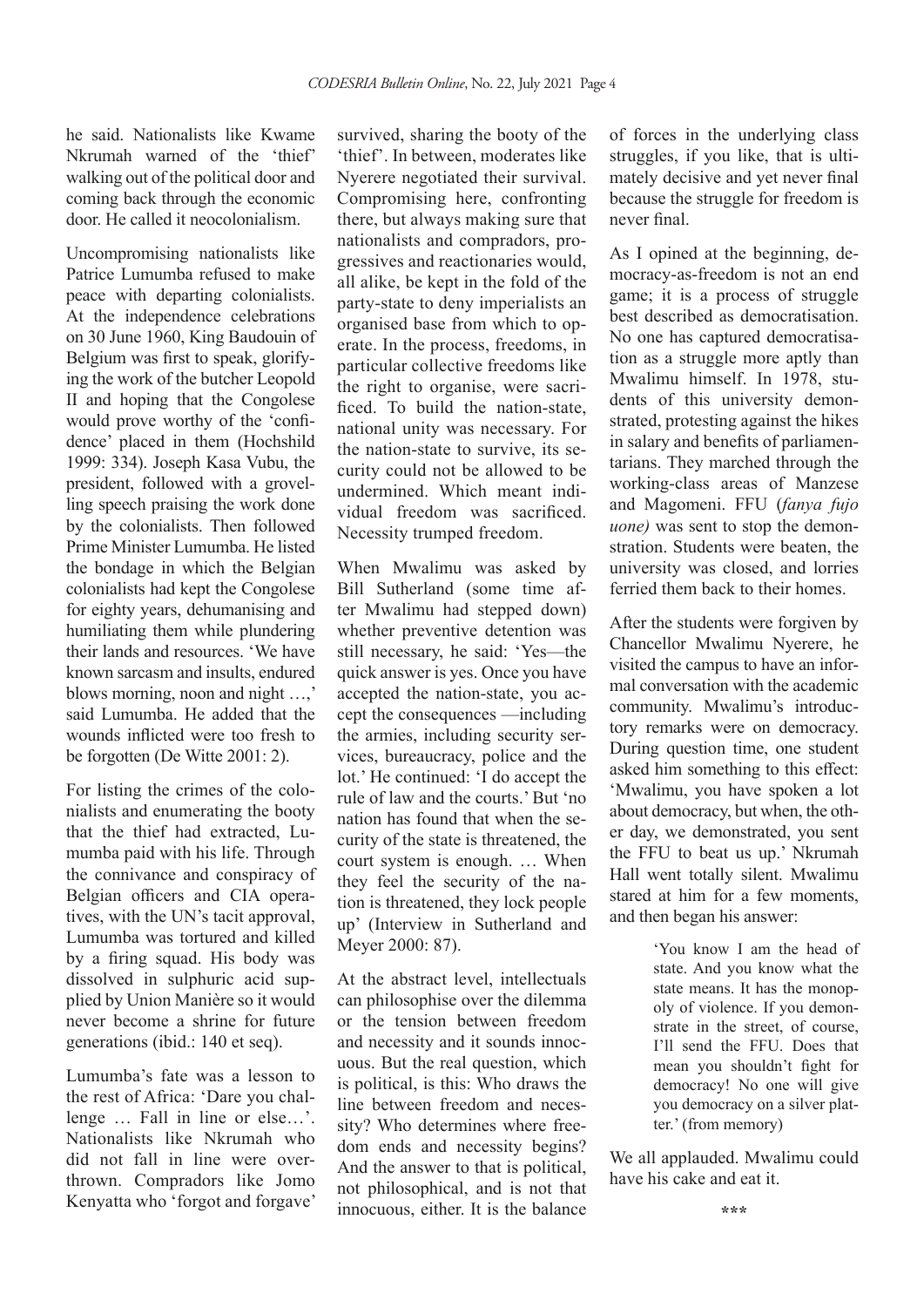Let me now briefly discuss the intellectual debates on development and democracy during the three decades of post-independence Africa. In the sixties, seventies and eighties, before the neoliberal virus infected us, there were spirited discussions among African intellectuals on development and democracy. Some of the arguments are best captured in the debate between two of our colleagues, Peter Anyang' Nyong'o from Kenya and the late Thandika Mkandawire from Malawi. Peter argued that democracy was a necessary condition for development. Without democracy Africa could not develop. Thandika shot back saying that Peter's was an instrumentalist view of democracy. Indeed, in Africa we deserved democracy because democracy was good in itself. I may have oversimplified, nonetheless I think I have caught the essence of Peter's and Thandika's positions (see Nyong'o 2020 and references cited in there).

I made a short intervention called 'Pitfalls in the Debate on Democracy'. My submission was that Peter's position was economistic while Thandika's moralistic. Neither captured the social character nor the social struggles that underlie 'development' and 'democracy'. Both 'development' and 'democracy' were terrains of struggle. I projected that what was likely to result from the then 'wave of democratisation' (remember, this debate happened in the late eighties and early nineties) would be neither liberal nor national democracy, but rather 'compradorial democracy' (Shivji 1989). Peter Nyong'o was disappointed and Ibbo Mandaza somewhat irritated by my intervention.

The late Archie Mafeje came to my rescue. Mafeje was one of the most profound and theoretically ground-

ed African intellectuals. He read African scholars and intellectuals closely, joined issues and critiqued them without mincing his words. On my concept of 'compradorial democracy', Mafeje commented that it 'might be etymologically vulgar and theoretically undeveloped but, as a shorthand for what is happening or likely to happen in Africa under the current *pax Americana*, it hit the nail on the head' (Mafeje 1995: 25).

In the last thirty years of neoliberalism since this was written, we have indeed witnessed the rise of new compradors who are incapable of playing by the rules of 'liberal' democracy, much less national democracy. Now, in the current period, we are witnessing in some places the rise of narrow nationalists and populist demagogues, still in the shadow of neoliberalism, who do not pay even lip-service to liberalism or care for people's fundamental freedoms.

Before I end this Part let me return to the central problematique of this lecture. Democracy, and development, for that matter, are terrains of struggle for freedom. You might recall the title of Amartya Sen's book, *Development as Freedom*  (1999)*.* He was not the first to say it. Mwalimu had said it many years before Sen. In a 1968 policy paper on 'Freedom and Development', Mwalimu argued that freedom and development were 'linked together as are chickens and eggs! Without chickens you get no eggs; and without eggs you soon have no chickens. Similarly without freedom you get no development, and without development you very soon lose your freedom' (Nyerere [1968] 1973: 58). He underlined three aspects of freedom. First, national freedom to make your own decisions without interference from outside. Second, freedom from hunger, disease and poverty, that is, freedom from necessity. And third, freedom of the individual 'to live in dignity and equality'. A person's 'right to freedom of speech, freedom to participate in the making of all decisions which affect his life, and freedom from arbitrary arrest because he happens to annoy someone in authority…', are sacrosanct, Mwalimu emphasised (ibid.).

More to the point for this lecture is Mwalimu Nyerere's speech to Maryknoll Sisters in 1970. The thrust of his argument was that the 'development of peoples means rebellion' (Nyerere [1970] 1973: 215). Development means to rebel against unjust social and economic structures that condemn people to unfreedom. It is from this argument that we derived the title of Mwalimu's biography published last year: *Development as Rebellion* (Shivji et al. 2020). I end this part by defining development as a terrain of struggle to expand the realm of freedom and restrict the tyranny of necessity. And that brings me to turn the searchlight on ourselves, the intellectuals.

## **Part III: Freedom and Intellectuals**

What role do we intellectuals play in the struggle to expand the vistas of freedom against the forces of unfreedom in all its three senses that Mwalimu talked about? Imperialism, in its varied reincarnations, is clearly the first force of unfreedom against national freedom to make our own decisions. Capital is the second force of unfreedom, which produces and reproduces social relations of production and power relations of domination that keep the large majority of working people and middle classes in oppressed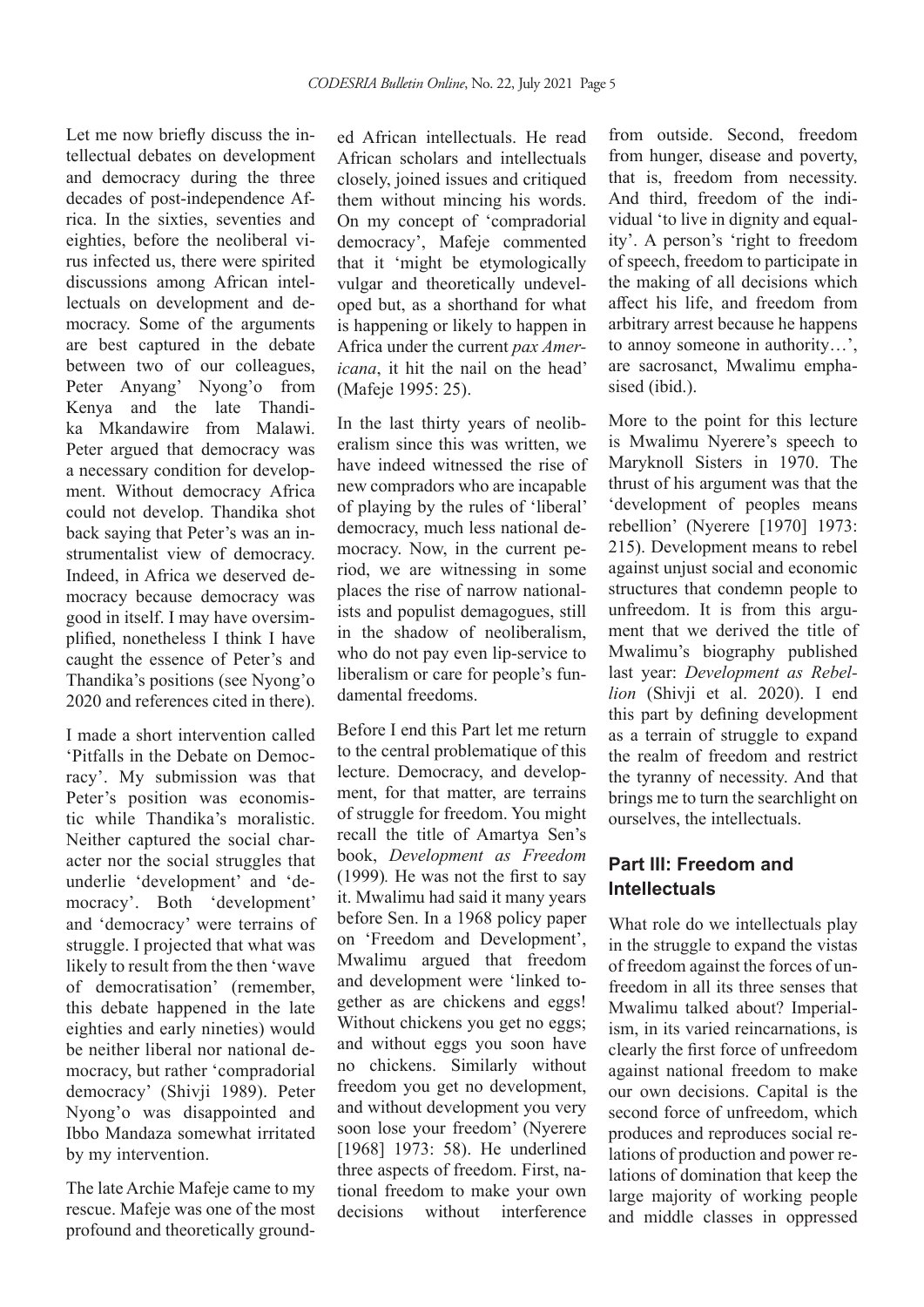and exploited conditions. Authoritarianism, and now increasingly jingoistic and protofascist regimes, is the third force of unfreedom, which tramples on fundamental freedoms and human dignity.

The forces of unfreedom do not rule by coercion alone, though coercion is always present underneath the surface of consensus. Dominant classes and social groups have their sets of ideas or ideologies, they have their worldview and vision, and they have their social and cultural practices. They believe these to be true for all peoples at all times, although ultimately these ideologies rationalise, justify and legitimise the status quo, which serves dominant interests. But dominant ideologies are not constant, they are not cast in stone nor are they free of contradictions. They change and have to be constantly reproduced to accommodate the challenges they face. There is thus a constant struggle of ideas, a clash of ideas, if you like. One of the most important sites of the struggle of ideas is the university. It is not the only site but I'll focus on this site for today's lecture.

We, university intellectuals, are not the only intellectuals. Gramsci said that all men and women in society are intellectuals because 'people think' but not all perform the social function of intellectuals in their social capacity. So, not all fall in the professional category of intellectuals (see, generally, Giroux 1985)*.* Thus, we have a special social category that we call intellectuals but we do not have non-intellectuals.

Intellectuals work with ideas. We produce ideas that justify, rationalise and legitimise the political, cultural and social practices of the dominant system. We also produce ideas that question, challenge and

critique dominant ideas. Our intellectual work is not isolated or distinct from power and culture, controversies and clashes, and the social struggles happening all around us. A common phrase used for universities is 'ivory tower'. Sometimes it is used in a derogatory sense. 'These thinkers are not doers; they are too theoretical, too abstract,' we are often chided. Sometimes the phrase is used in a complimentary sense, to signify the work of a university as objective and scientific and therefore unbiased. In whatever sense the phrase 'ivory tower' is used, the truth is that it is related to the ivories of the wild and the towers of the town. The gown and the town are not independent of each other. We must therefore acknowledge that the knowledge we produce is neither neutral nor apolitical.

Giroux (1985) identifies four categories of intellectuals. One of them he calls *critical intellectuals.* These are intellectuals who are critical but do not see themselves as political nor do they acknowledge that their work is related to and not distinct from the society in which they exist. In short, this category of intellectuals sees themselves as free floating, decontextualised and delinked from the town.

Giroux's other three categories are *accommodating intellectuals, hegemonic intellectuals* and *resisting intellectuals.* Accommodating intellectuals, as the name suggests, support the status quo. They produce ideas and social practices that uncritically advance the interests of the dominating classes while all the time denying that they are political. They swear by professionalism while pleading agnosticism and ignorance of the struggles going on in their societies. My guess is that accommodating intellectuals perhaps form the largest group in terms of numbers, even though their social impact is in inverse proportion to their numbers.

Hegemonic intellectuals are conscious agents of dominant classes. They provide ideas to give coherence to factions of dominating classes. They propagandise for the system while at the same time giving dominant classes selfawareness of their interests. 'Such intellectuals', Giroux says, 'are to be found on the consulting lists of major foundations, on the faculties of major universities as managers of the culture industry, and in spirit at least in teaching positions at various levels of schooling' (Giroux 1985: 89). Hegemonic intellectuals, as donors' consultants, played a significant role in this country in the transition from radical nationalism to rampant neoliberalism. And their brethren in the administration equally played a critical role in the neoliberalisation and marketisation of this university. Their role in suppressing radical ideas and debates on this campus cannot be gainsaid.

The fourth category is what Giroux calls resisting intellectuals and what I like to call anti- or counter-hegemonic intellectuals. This group joins issues with hegemonic intellectuals by challenging and questioning hegemonic ideas. They are not only most critical and analytical but also consciously produce alternative ideas and ideologies to provide articulation and coherence to dominated classes and their struggles. They do what Mao Tse-Tung once said: 'We must teach the masses clearly what we have received from them confusedly' (quoted in Freire [1970] 1993: fn.7, 93). They are motivated by passion for justice and freedom to create a new world, a civilised world far from the five centuries of capitalist barbarism.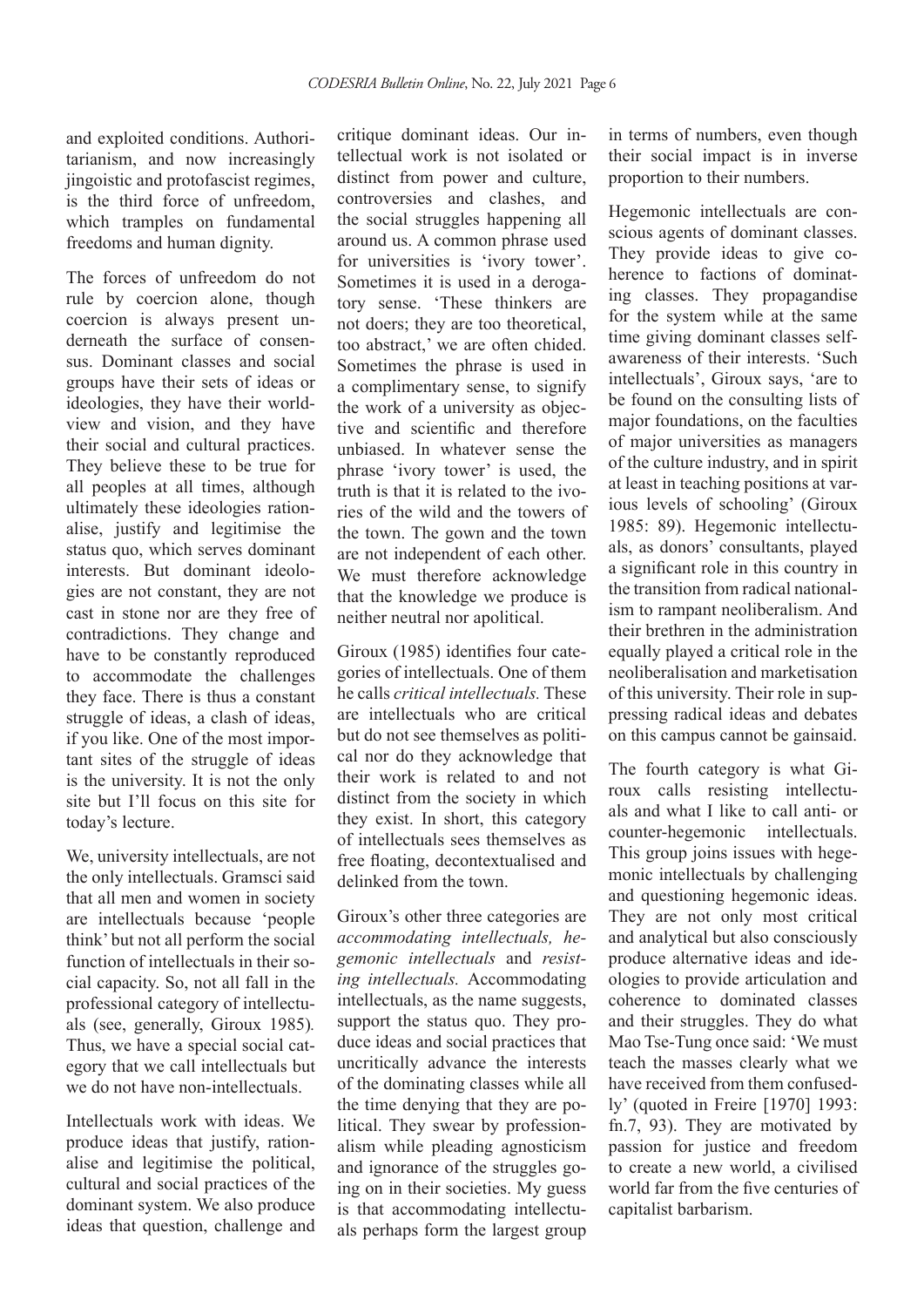Once upon a time, a generation ago, such a category of intellectuals took this campus by storm. We saw audacious debates. We saw questioning students and challenging faculty. As researchers we produced some original works. We did not take lock, stock and barrel theories fed to us by the hegemonic intellectuals of the North. The University of Dar es Salaam became known far and wide for researching our concrete reality, for critical analysis and relevant theorising. Resisting intellectuals were small in number but their impact was big. They provided intellectual leadership and led the struggle to democratise the bureaucratic structures of the university.

Then came the neoliberal attack. It was vicious and devastating. The likes of the World Bank told us that Africa did not need thinkers, they needed doers. When they sensed resistance, they changed their slant. 'Vocationalise your curricula to make your products marketable. Commodify and privatise education', they advised. Starved of resources, hegemonic administrators bought the prescription. They set to neoliberalise this university, just like the country. They changed the university from a site of democratic struggles in the public sphere to a private marketplace of consumers and clients. Once, I heard a senior academic in the Senate saying that we, the university, were like a factory. We must learn how to package our products, meaning students, to make them saleable. And lo and behold! Well-funded ToTs (training of trainers) followed to teach our administrators how to package and brand their products to make them marketable.

I know I will be told I am oversimplifying, I am caricaturing. That the story is much more complex. That it was necessary to make changes to survive. Of course the story is complex! Which story is not? Of course there are at least two narratives—the narrative of necessity and the narrative of freedom. But isn't that precisely the message of my caricaturing? That there is a struggle between hegemonic and counter-hegemonic ideas in which intellectuals are involved. Hegemonic intellectuals tell the story of necessity and they present it as the only rational, common-sense story. Counter-hegemonic intellectuals tell the story of freedom. They fully recognise that there is the other story—the story of necessity—and join in battle with it. That is precisely the social function of resisting intellectuals.

Now, I am told that the species called resisting intellectuals is almost extinct on the Hill. A few have been hunted down; some have been poached by the powersthat-be and others have metamorphosed into policy consultants and advisers of IFIs (International Financial Institutions). Neoliberalism is triumphant. But the triumph of neoliberal ideas is episodic. The struggle for freedom, as I said right at the beginning, is epochal. I am an incorrigible optimist. Neoliberalism and its accompanying fascism, which suppresses people's freedom, will pass. Maybe it is already passing. The struggle for human freedom is indomitable. Ideas of freedom are resurrecting. When we get an insurrection of *freedom ideas*, no force on Earth can stop it.

I can do no better than end my lecture with a quote from Mwalimu Nyerere. Mwalimu was an enigmatic figure. He combined in himself a pragmatic, albeit ethical, politician and a principled intellectual. Either way his message was always profound. Responding to his friend from Yugoslavia who expressed despondency about the wars going on in his country, Yugoslavia, Mwalimu said:

> You are among the many people who have spent your life engaged in trying to expand the boundaries of human freedom in its widest sense. That territory is by definition unmapped; none of us miss all the obstacles in it! And often we find that some of those who had accepted our leadership get tired of the struggle forward and succumb to the temptations of those who promise benefits for not struggling—or short cuts such as religious fundamentalism, nationalism, or fascism.

'… *those who… get tired of the struggle forward … succumb to the temptations of those who promise benefits for not struggling—or short cuts such as religious fundamentalism, nationalism, or fascism*'… That rings a bell, doesn't it? Need I say more?

> The progress of mankind ebbs and flows like the tides, but we are further forward in decency and civilisation than when Homo Sapiens first emerged, despite all the horrors at any one time—including the present. As individuals, as family and friendship units, and as companions in the pursuit of ideas and ideals which have been built upon the struggles of others, we are victims. But it seems to me that eventually there will truly be One World. The underlying movement is in that direction. (Quoted in Shivji et al. 2020: Book 1, xix-xx)

Like all socialists, Mwalimu was thinking of epochs not episodes. Mr. Vice-Chancellor and my dear colleagues, I end as I began. The struggle for human freedom is epochal not episodic. One day, all humankind will meet at the rendezvous of victory and sing with Martin Luther King: *Freedom at last!*